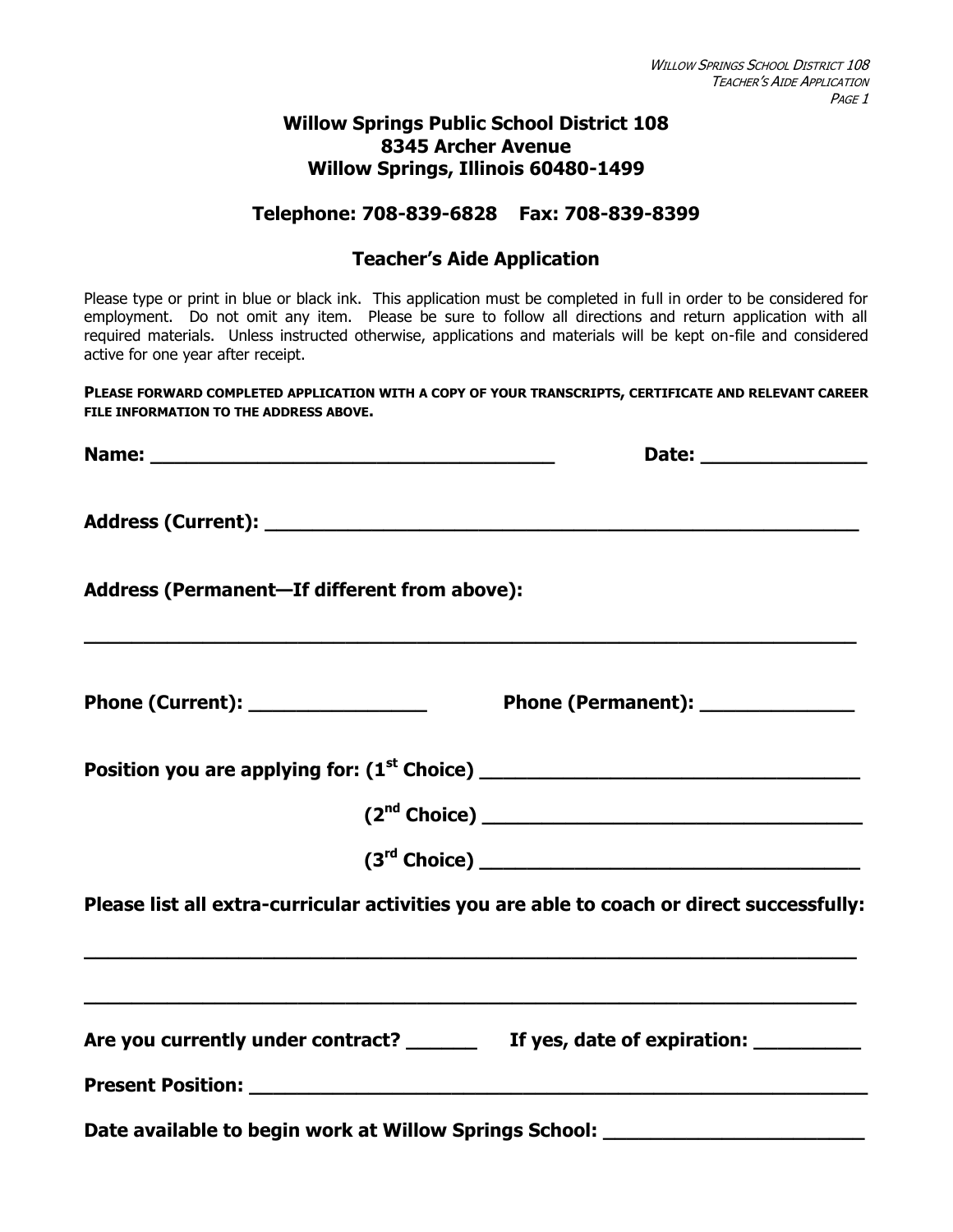# **Professional Preparation**

**Institution and Location Major/Minor Degree or Number Grad. Of Credit Hours Date High School: \_\_\_\_\_\_\_\_\_\_\_\_\_\_\_\_\_\_\_ \_\_\_\_\_\_\_\_\_\_\_ \_\_\_\_\_\_\_\_\_\_\_\_\_\_\_ \_\_\_\_\_ \_\_\_\_\_\_\_\_\_\_\_\_\_\_\_\_\_\_\_ \_\_\_\_\_\_\_\_\_\_\_ \_\_\_\_\_\_\_\_\_\_\_\_\_\_\_ \_\_\_\_\_ Undergrad: \_\_\_\_\_\_\_\_\_\_\_\_\_\_\_\_\_\_\_ \_\_\_\_\_\_\_\_\_\_\_ \_\_\_\_\_\_\_\_\_\_\_\_\_\_\_ \_\_\_\_\_ \_\_\_\_\_\_\_\_\_\_\_\_\_\_\_\_\_\_\_ \_\_\_\_\_\_\_\_\_\_\_ \_\_\_\_\_\_\_\_\_\_\_\_\_\_\_ \_\_\_\_\_**

Starting with your most recent degree earned, list in order the schools you have attended.

### **Professional Experience**

Starting with your most recent work experience first, list in order the any work experience you have had.

| <b>Name and Location</b>                                              | <b>Supervisor</b>        | <b>Telephone</b>    | <b>Position</b> | <b>Month/Year</b><br><b>From</b><br>To |  |
|-----------------------------------------------------------------------|--------------------------|---------------------|-----------------|----------------------------------------|--|
|                                                                       |                          |                     |                 |                                        |  |
|                                                                       |                          |                     |                 |                                        |  |
|                                                                       |                          |                     |                 |                                        |  |
| <b>Military Service (if any)</b>                                      |                          |                     |                 | Month/Year                             |  |
| <b>Branch of Service</b>                                              | <b>Nature of Service</b> | <b>Highest Rank</b> |                 | <b>From</b><br>To                      |  |
| <b>Certification</b>                                                  |                          |                     |                 |                                        |  |
| Please list all educational certifications held.                      |                          |                     |                 |                                        |  |
| <b>Certification Description</b>                                      | <b>Type</b>              | <b>State</b>        |                 | <b>Grade/Subject</b>                   |  |
| <b>Professional Organizations and Community Leadership Activities</b> |                          |                     |                 |                                        |  |
|                                                                       |                          |                     |                 |                                        |  |

\_\_\_\_\_\_\_\_\_\_\_\_\_\_\_\_\_\_\_\_\_\_\_\_\_\_\_\_\_\_\_\_\_\_\_\_\_\_\_\_\_\_\_\_\_\_\_\_\_\_\_\_\_\_\_\_\_\_\_\_\_\_\_\_\_\_\_\_\_\_\_\_\_\_\_\_\_\_\_\_\_\_\_\_\_\_\_\_\_\_

 $\_$  ,  $\_$  ,  $\_$  ,  $\_$  ,  $\_$  ,  $\_$  ,  $\_$  ,  $\_$  ,  $\_$  ,  $\_$  ,  $\_$  ,  $\_$  ,  $\_$  ,  $\_$  ,  $\_$  ,  $\_$  ,  $\_$  ,  $\_$  ,  $\_$  ,  $\_$  ,  $\_$  ,  $\_$  ,  $\_$  ,  $\_$  ,  $\_$  ,  $\_$  ,  $\_$  ,  $\_$  ,  $\_$  ,  $\_$  ,  $\_$  ,  $\_$  ,  $\_$  ,  $\_$  ,  $\_$  ,  $\_$  ,  $\_$  ,